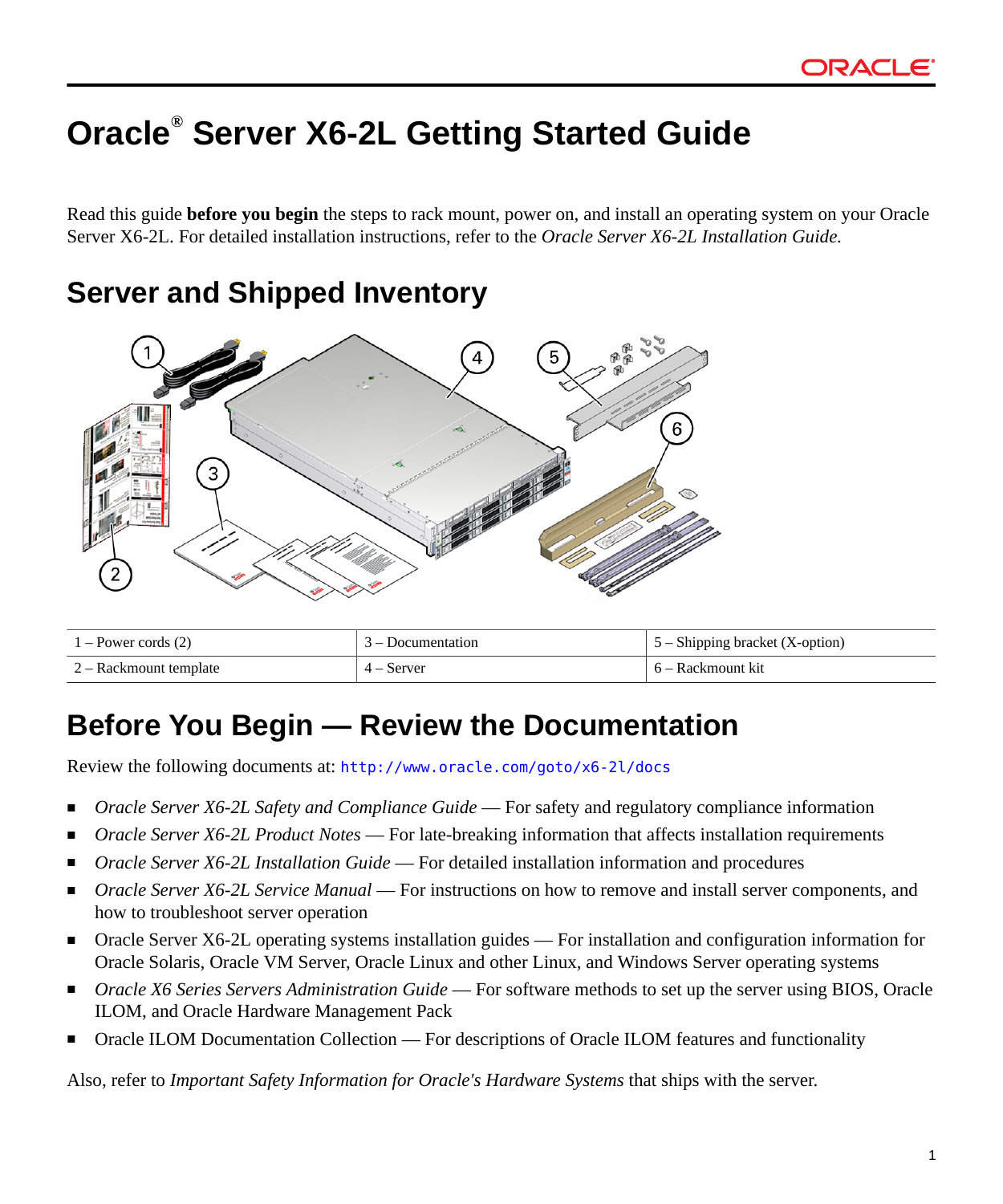# **Installing Optional Components**

Install optional components, such as memory modules, PCIe cards, or storage drives before rackmounting the server.

### **Install Optional Components** v

- **1. For instructions to install optional components, refer to the** *Oracle Server X6-2L Service Manual***.**
- **2. Customers with service contracts can find a list of optional server components in the** *Oracle System Handbook* **at:**

[https://support.oracle.com/handbook\\_private/](https://support.oracle.com/handbook_private/)

# **Rackmounting the Server**

For rackmounting instructions, refer to the Rackmount Guide and Template that is shipped with the server, the service label on the server, and the *Oracle Server X6-2L Installation Guide*. You can use the shipping bracket, ordered as a separate X-option component, to secure the installed servers when moving the rack.

# **Preparing for Installation and Power On**

Setting up the server for the first time takes about 1 hour. Plan for additional time if you are also installing optional components and rackmounting hardware.



**Caution - Do not apply full main power until instructed to do so.** The server includes a service processor (SP) that is used to configure and monitor the server. To properly configure the server and to view SP messages, do not apply AC power to the server until the SP and server networking connections are made, as described in this guide.

### **Prepare to Install the Server**

### **1. Choose the best way to set up your server environment.**

The instructions in this guide work for any networking environment and require a terminal device for connecting to the server's serial management port (SER MGT). If you have a networking environment running Dynamic Host Control Protocol (DHCP), you can configure your network using the network management port (NET MGT) by following the instructions in the *Oracle Server X6-2L Installation Guide.*

### **2. Obtain a terminal device.**

To communicate with the SP, you need a terminal device, which can be a terminal, a terminal server, or a laptop running terminal emulation software. Set up the terminal device to communicate using 9600 baud, 8 bit, no parity, and 1 stop bit. For DTE-to-DTE communication, you need to obtain an RJ-45 to DB-9 adapter with a standard RJ-45 cable to set up a null modem configuration so that transmit and receive signals cross over.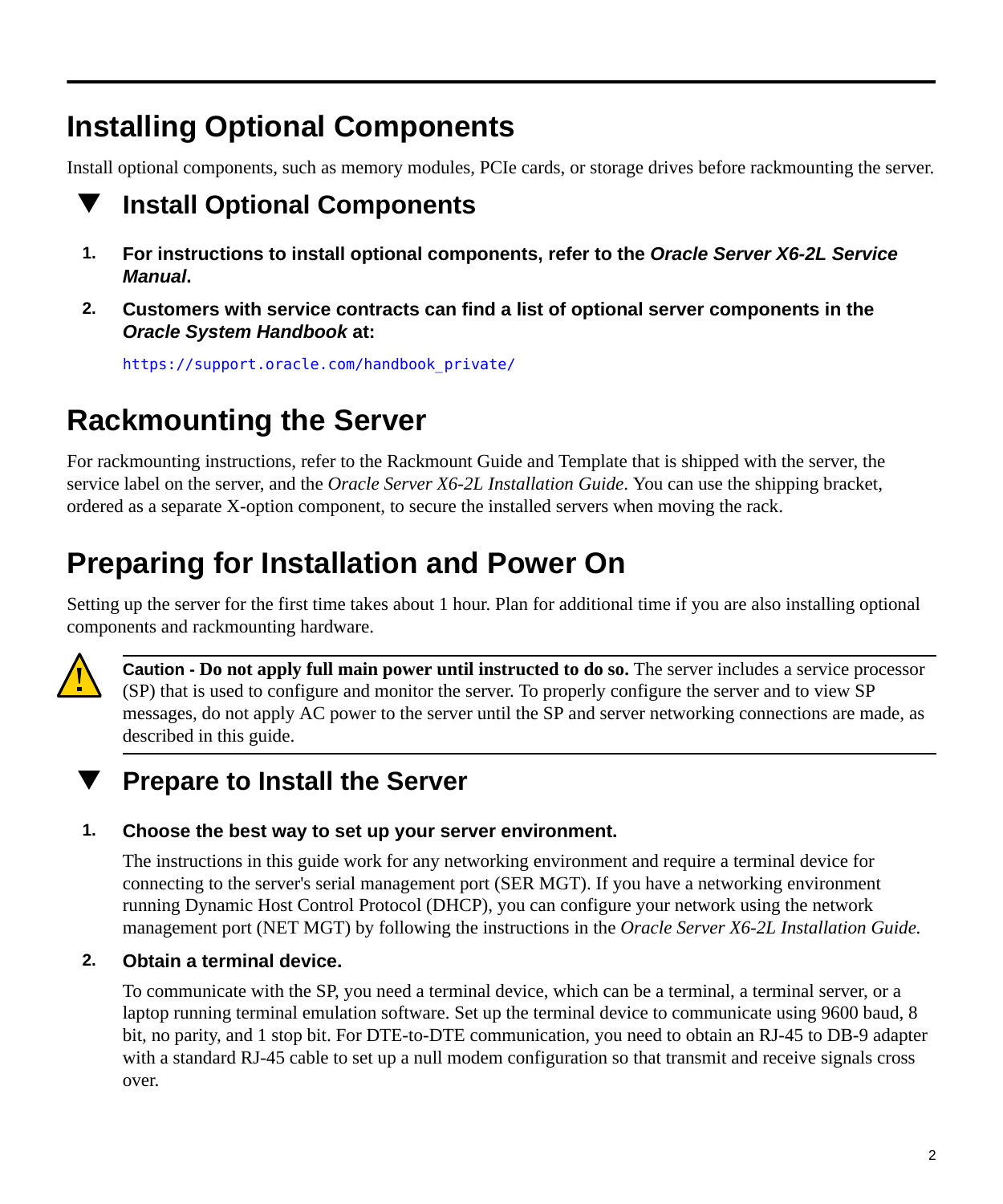# **Connecting Cables and Applying Standby Power**

The following procedure explains how to cable the server for the first time for connection to the Oracle Integrated Lights Out Manager (ILOM) service processor (SP).



## **Connect Cables and Power Cords**



**Caution - Do not apply full main power to the server until instructed to do so.** To properly configure the server and to view SP messages, cable the server as described in this procedure before applying AC power to the server.

Use the following figure to locate ports, AC inlets, and status indicators (LEDs) on the server back panel.



| i – AC inlet 0   | 3 – AC OK LED   | 5 – Power/OK LED   | 7 – SER MGT port      | $9 - NET MGT$ port  |
|------------------|-----------------|--------------------|-----------------------|---------------------|
| $2 - AC$ inlet 1 | $4 - AC$ OK LED | $6 - NET3-0$ ports | $8 - USB$ ports $(2)$ | 10 – VGA video port |

**1. Connect a serial cable between the server's serial management port (SER MGT) and a terminal device.**

This connection provides the initial communication with the SP.

**2. Connect an Ethernet cable between the server's network management port (NET MGT) and the network to which future connections to the Oracle ILOM SP and host will be made.**

Configure the server for the first time using the SER MGT port. After initial configuration, you can set up communication between the SP and host through this Ethernet interface.

**3. For network access, connect an Ethernet cable between one of the server's Ethernet NET ports (NET0-3) and the network to which the server will communicate.**

**Note -** Ethernet ports NET2 and NET3 are non-functional in single-processor systems.

**4. Connect the power cords to the two AC inlets on the server.**

# **Powering On the Server**

The following procedure explains how to power on the server locally using a serial connection and Oracle ILOM. If you want to power on the server remotely using an Ethernet connection and Oracle ILOM, refer to the *Oracle X6-2L Installation Guide* for instructions.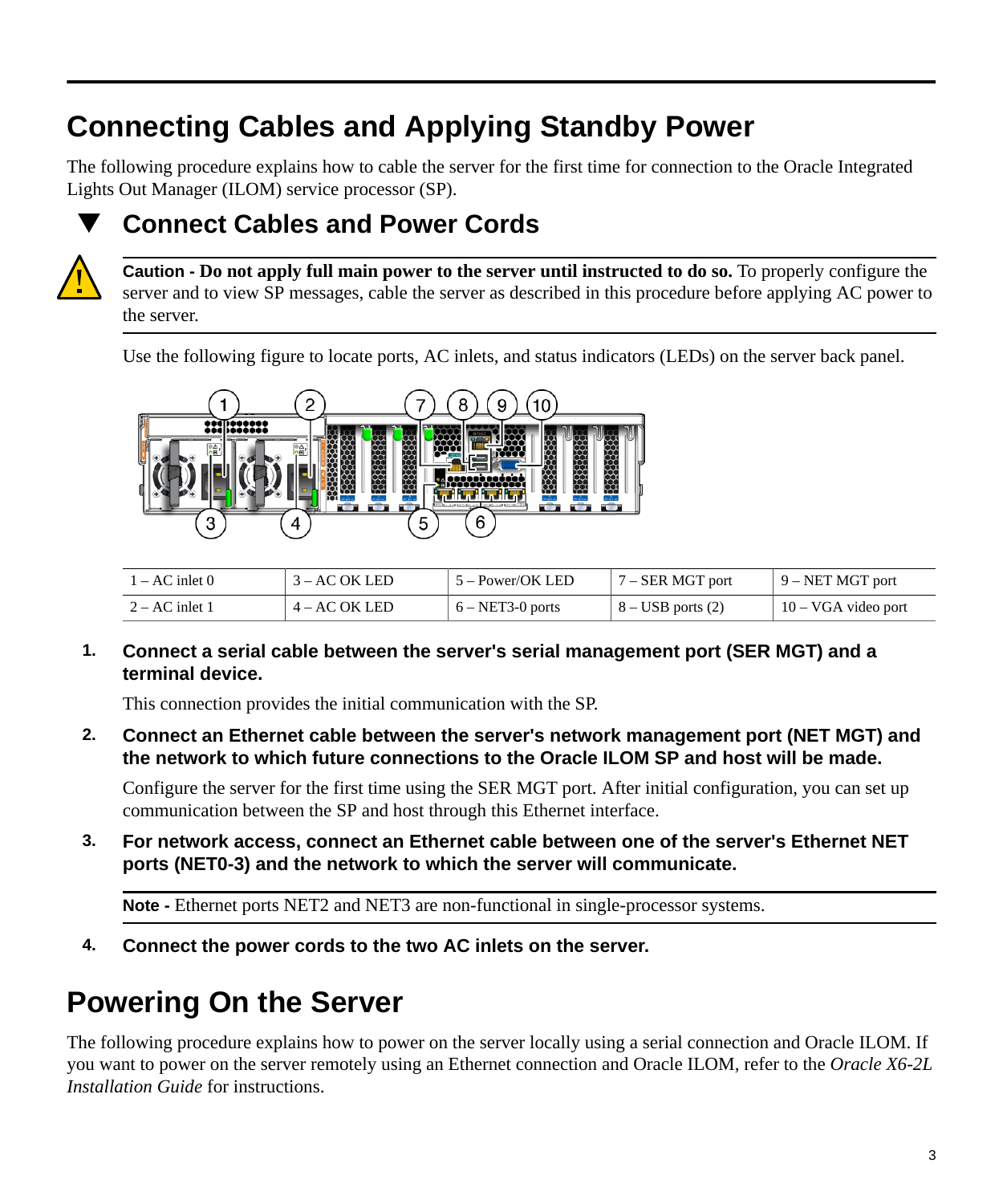### **Power On the Server**

Use the next figure to locate status indicators (LEDs) on the server front panel.



| 7.ED<br>l – Power/OK<br>$\overline{\phantom{a}}$ | Power<br>button<br>$\overline{\phantom{a}}$ | EТ<br>ገዞ<br>ЭP<br>LEL |
|--------------------------------------------------|---------------------------------------------|-----------------------|
|--------------------------------------------------|---------------------------------------------|-----------------------|

### **1. Connect the power cords to two separate power sources.**

The server can operate with one power source; however, using only one power source eliminates redundancy. When the power cords are connected to the server's AC inlets and power sources, the following actions occur:

- The green AC OK power supply LEDs light.
- While the Oracle ILOM SP initializes, the green SP OK LED flashes rapidly.
- Once the Oracle ILOM SP has fully initialized, the SP OK LED is steady on and the green Power/OK LED flashes slowly, indicating that the host is in Standby power mode.

In Standby power mode, the server is not initialized or powered on.

**2. Press Enter on the terminal device to create a connection between the terminal and serial console of the Oracle ILOM SP.**

The Oracle ILOM Login prompt appears.

### **3. Use the root user account and the password changeme to log in to Oracle ILOM.**

*host-name* login: **root** Password: **changeme**

The Oracle ILOM command-line interface (CLI) prompt (->) appears.

By default, the SP is configured to use DHCP to obtain an IP address. If you plan to assign a static IP address to the SP, refer to the *Oracle Server X6-2L Installation Guide*.

For optimal security, change the root password when working in Oracle ILOM. For information about administrative tasks such as changing passwords, adding accounts, and setting account privileges, refer to the *Oracle X6 Series Servers Administration Guide* and the Oracle ILOM documentation at [http://www.](http://www.oracle.com/goto/ilom/docs) [oracle.com/goto/ilom/docs](http://www.oracle.com/goto/ilom/docs).

### **4. Power on the server and redirect the host output to display on the serial terminal device.**

```
-> start /System
Are you sure you want to start /System (y/n/)? y
-> start /HOST console
```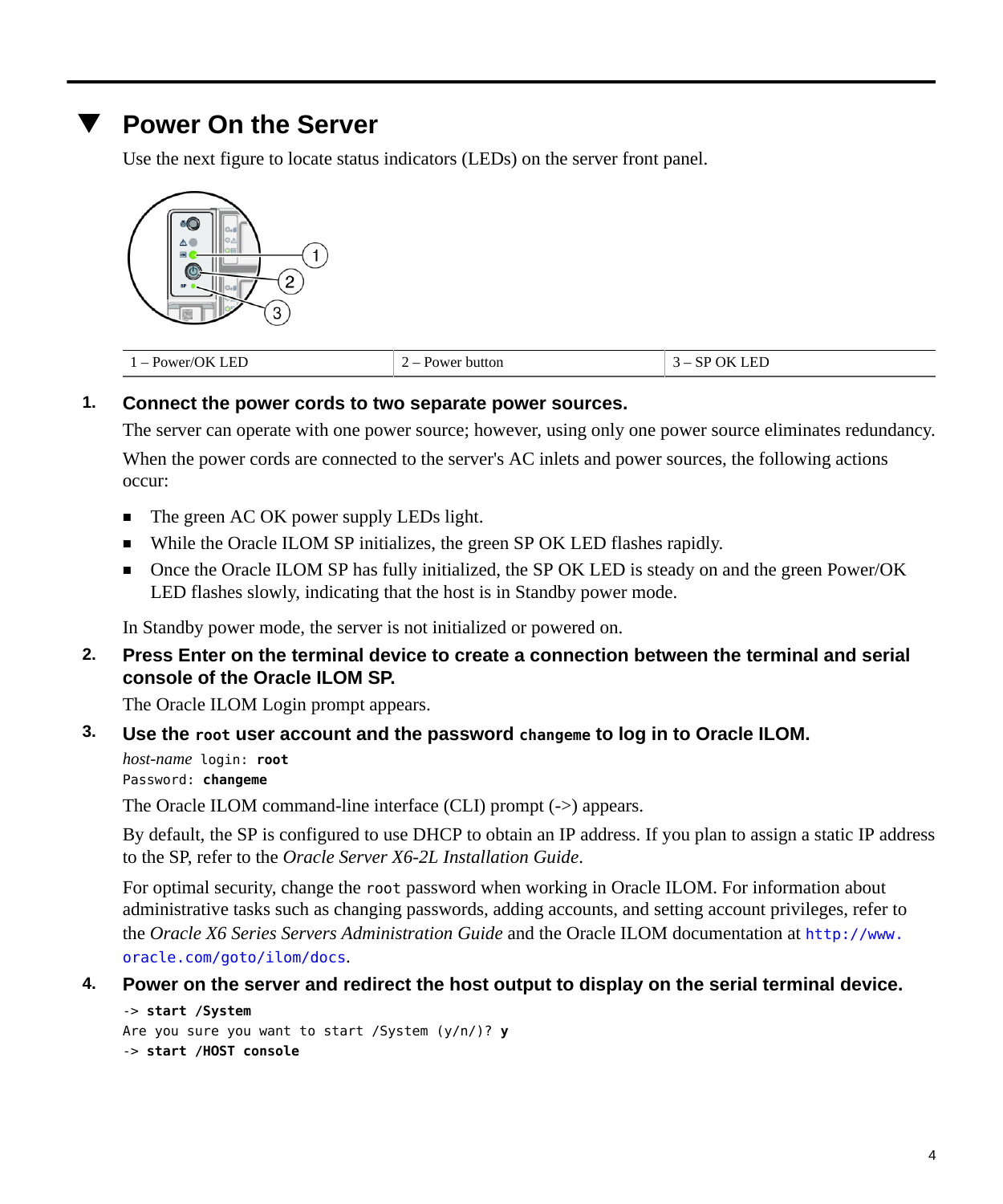```
Are you sure you want to start /HOST console (y/n)? y
Serial console started
```
The host boots and the server enters Main power mode. The host power-on self-test (POST) and BIOS output appear on the serial terminal device.

The Power/OK LED flashes rapidly to indicate that the host is booting. The Power/OK LED lights steady on when the host is booted and the server is in Main power mode.

## **Installing an Operating System and Drivers**

You can now install a supported operating system (OS) on the server. The following table lists the OS installation options and the related documents that include detailed OS installation and configuration information.

| <b>OS Installation Option:</b>                                                                                                                             | Refer to:                                                                                                                                                                                                                                                                                                                   |
|------------------------------------------------------------------------------------------------------------------------------------------------------------|-----------------------------------------------------------------------------------------------------------------------------------------------------------------------------------------------------------------------------------------------------------------------------------------------------------------------------|
| Install a supported operating system:<br>Oracle Solaris-<br>■ Oracle VM Server<br>Oracle Linux<br>■ Red Hat Enterprise Linux<br>■ Microsoft Windows Server | For Oracle Solaris, Oracle VM Server, Oracle Linux or Red Hat<br>Enterprise Linux, or Microsoft Windows Server, go to the specific<br>Oracle Server X6-2L Operating System Installation Guide at:<br>http://www.oracle.com/goto/x6-2l/docs<br>For VMware ESXi documentation, go to:<br>https://www.vmware.com/support/pubs/ |
| VMware ESXi                                                                                                                                                |                                                                                                                                                                                                                                                                                                                             |
| Install supported drivers.                                                                                                                                 | Go to My Oracle Support web site at: https://support.oracle.com                                                                                                                                                                                                                                                             |
|                                                                                                                                                            |                                                                                                                                                                                                                                                                                                                             |

## **Getting the Latest Patches and Firmware**

Later versions of operating system patches and server firmware might be available for your server. Some server features are enabled only when certain versions of patches or firmware are installed. Refer to the *Oracle X6-2L Installation Guide* for instructions on how to download patches and firmware.

To obtain patch and firmware updates, go to the My Oracle Support web site at: <https://support.oracle.com>

## **Managing the Server Using Oracle ILOM**

Oracle ILOM is system management firmware embedded on the service processor (SP). Using Oracle ILOM, you can configure the system independently of the operating system, and monitor system health and performance.

To learn how to use Oracle ILOM functions, refer to the *Oracle ILOM Getting Started Guide* at: [http://www.](http://www.oracle.com/goto/ilom/docs) [oracle.com/goto/ilom/docs](http://www.oracle.com/goto/ilom/docs)